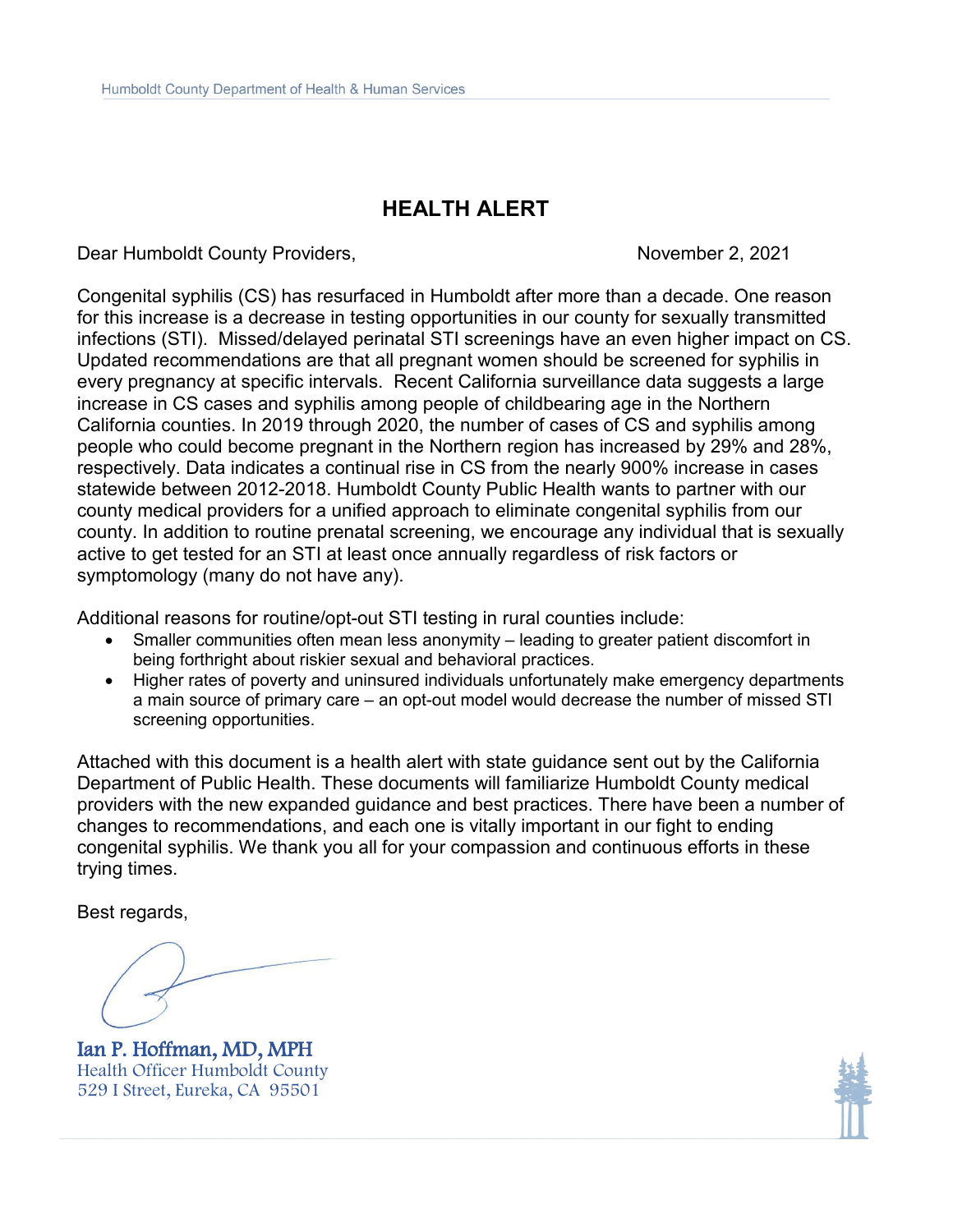

# State of California—Health and Human Services Agency California Department of Public Health



**GAVIN NEWSOM** *Governor*

October 2021

### **Health Alert:**

## **Increasing Cases of Congenital Syphilis and Syphilis Among Females in Northern California**

Dear Colleague:

Recent California surveillance data suggests an alarming increase in congenital syphilis (CS) and syphilis among females of childbearing age in counties in the northern region of California.<sup>i</sup> Northern region cases of CS and syphilis among people who could become pregnant increased by 29 and 28 percent, respectively, from 2019 through 2020. These trends continued into 2021 and echo concerning statewide findings: reported CS cases in California increased nearly 900% from 33 cases in 2012 to 329 cases in 2018. Many CS cases in California have occurred among infants whose birthing parents report: receiving late or no prenatal care, using methamphetamine and injection drugs, experiencing homelessness or unstable housing, and/or having been incarcerated within the prior 12 months.



The California Department of Public Health (CDPH) STD Control Branch (STDCB) released [Expanded](https://www.cdph.ca.gov/Programs/CID/DCDC/CDPH%20Document%20Library/Expanded-Syphilis-Screening-Recommendations.pdf)  [Syphilis Screening Guidelines for the Prevention of Congenital Syphilis](https://www.cdph.ca.gov/Programs/CID/DCDC/CDPH%20Document%20Library/Expanded-Syphilis-Screening-Recommendations.pdf) in December of 2020. These recommendations aim to increase syphilis detection and allow timely treatment among people who are or could become pregnant. The ultimate goal is to prevent the devasting consequences of CS.

Within the expanded syphilis screening guidelines, CDPH recommends that:

- 1) All pregnant patients should be screened for syphilis at least twice during pregnancy: once at either confirmation of pregnancy or at the first prenatal encounter (ideally during the first trimester) – and again during the third trimester (ideally between 28-32 weeks' gestation), regardless of whether such testing was performed during the first two trimesters.
- 2) Patients should be screened for syphilis at delivery, except those at low risk<sup>ii</sup> who have a documented negative screen in the third trimester.
- 3) Emergency department (ED) providers in local health jurisdictions with high-CS morbidity<sup>iii</sup> should consider confirming the syphilis status of all pregnant patients prior to discharge, either via documented test results in pregnancy, or a syphilis test in the ED if documentation is unavailable.
- 4) All people who are or could become pregnant entering an adult correctional facility located in a local health jurisdiction with high-CS morbidity<sup>iii</sup> should be screened for syphilis at intake, or as close to intake as feasible.
- 5) All sexually active people who could become pregnant should receive at least one lifetime screen for syphilis, with additional screening for those at increased risk.

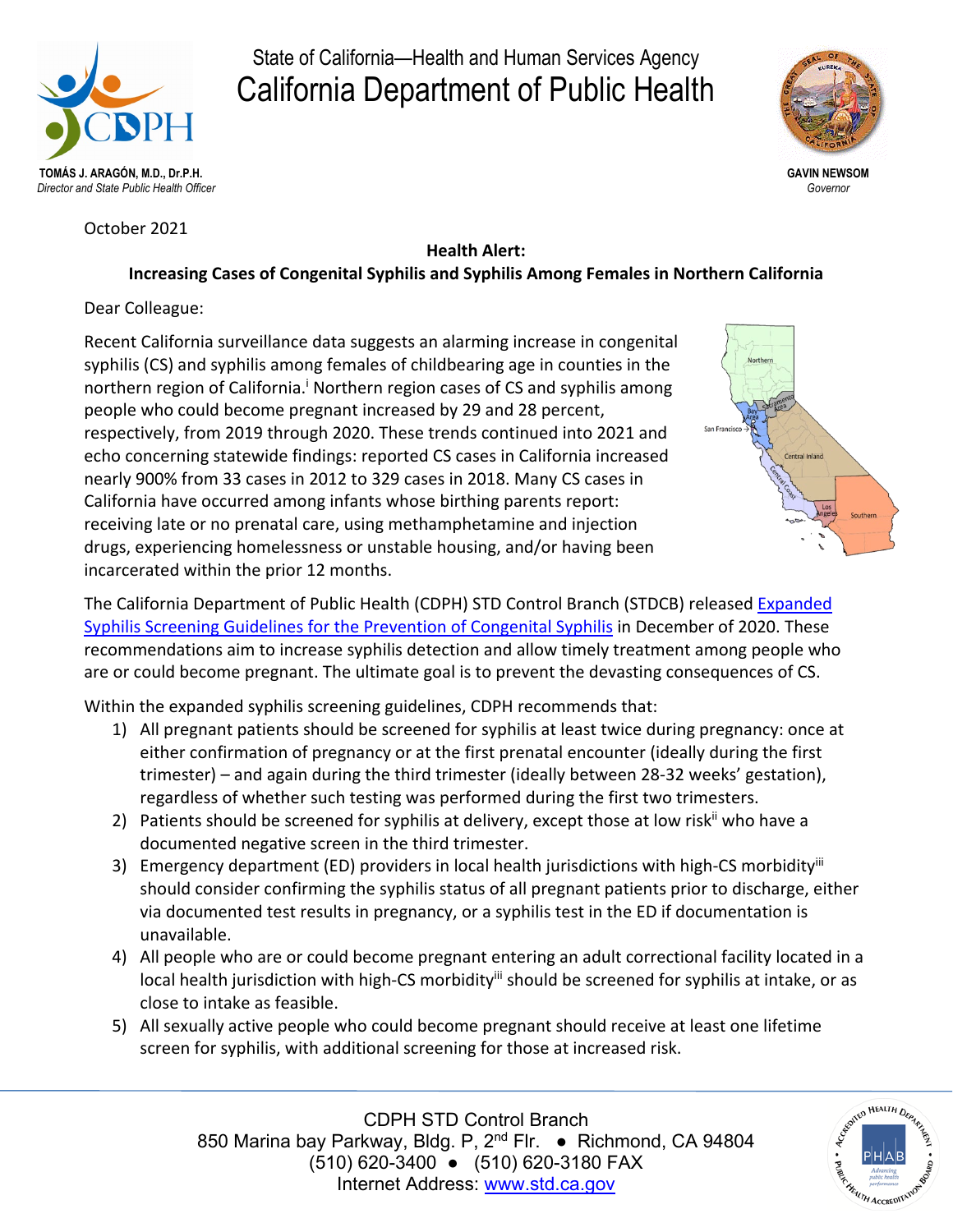6) All sexually active people who could become pregnant should be screened for syphilis at the time of each HIV test.

In accordance with these screening guidelines and in response to the increasing number of CS cases in the northern region of California, CDPH supports efforts to expand syphilis screening and treatment including but not limited to the following:

- Use opt-out strategies when offering syphilis screening
- Offer syphilis screening to all individuals at the time of pregnancy diagnosis
- Perform pregnancy testing for any person who tests positive for syphilis and could be pregnant
- Incorporate syphilis screening into routine emergency department care for all patients who are pregnant
- Use rapid syphilis screening tests to screen all incarcerated persons at the time of intake or as close to intake as possible
- Offer rapid syphilis screening at locations frequented by people who inject drugs, including drug treatment and syringe service programs
- Include rapid syphilis screening as part of street medicine or homeless outreach programs
- Continue to screen men for syphilis per [CDC/CDPH STDCB screening guidelines,](https://www.cdc.gov/std/treatment-guidelines/screening-recommendations.htm)<sup>iv</sup> including in any of the settings described above

To ensure appropriate treatment of all individuals diagnosed with syphilis, the CDPH STDCB also encourages the following:

- Empirically treat persons who have a preliminary positive treponemal or non-treponemal syphilis test while awaiting confirmatory testing, especially if patient follow-up is uncertain
- Arrange field delivery of Bicillin-LA where necessary to reach patients with syphilis who have difficulty accessing routine healthcare services

Additionally, since syphilis can be challenging to recognize or adequately treat, providers should reinforce their knowledge of the [clinical presentation and treatment of syphilis,](https://www.cdc.gov/std/syphilis/stdfact-syphilis-detailed.htm) including via the [National STD Curriculum,](https://www.std.uw.edu/custom/self-study/syphilis) or via [virtual syphilis training videos](https://californiaptc.com/online-learning/?_topics=congenital-syphilis%2Csyphilis&_training_types=webinar) available from the California Prevention Training Center

STD programs and providers in the northern region of California are encouraged to enact as many of the above recommendations as possible, as we work together to find creative solutions aimed at reversing the concerning trajectory of increasing CS and syphilis. As a reminder, always report all suspected or confirmed cases of syphilis (including pregnancy status) to your local health department, who can also provide information on prior syphilis serologies/treatment, notify partners, find patients who are lost to follow-up, and provide access to syphilis treatment.

Sincerely,

Dacoba

Kathy Jacobson, MD Chief, Sexually Transmitted Diseases Control Branch, California Department of Public Health